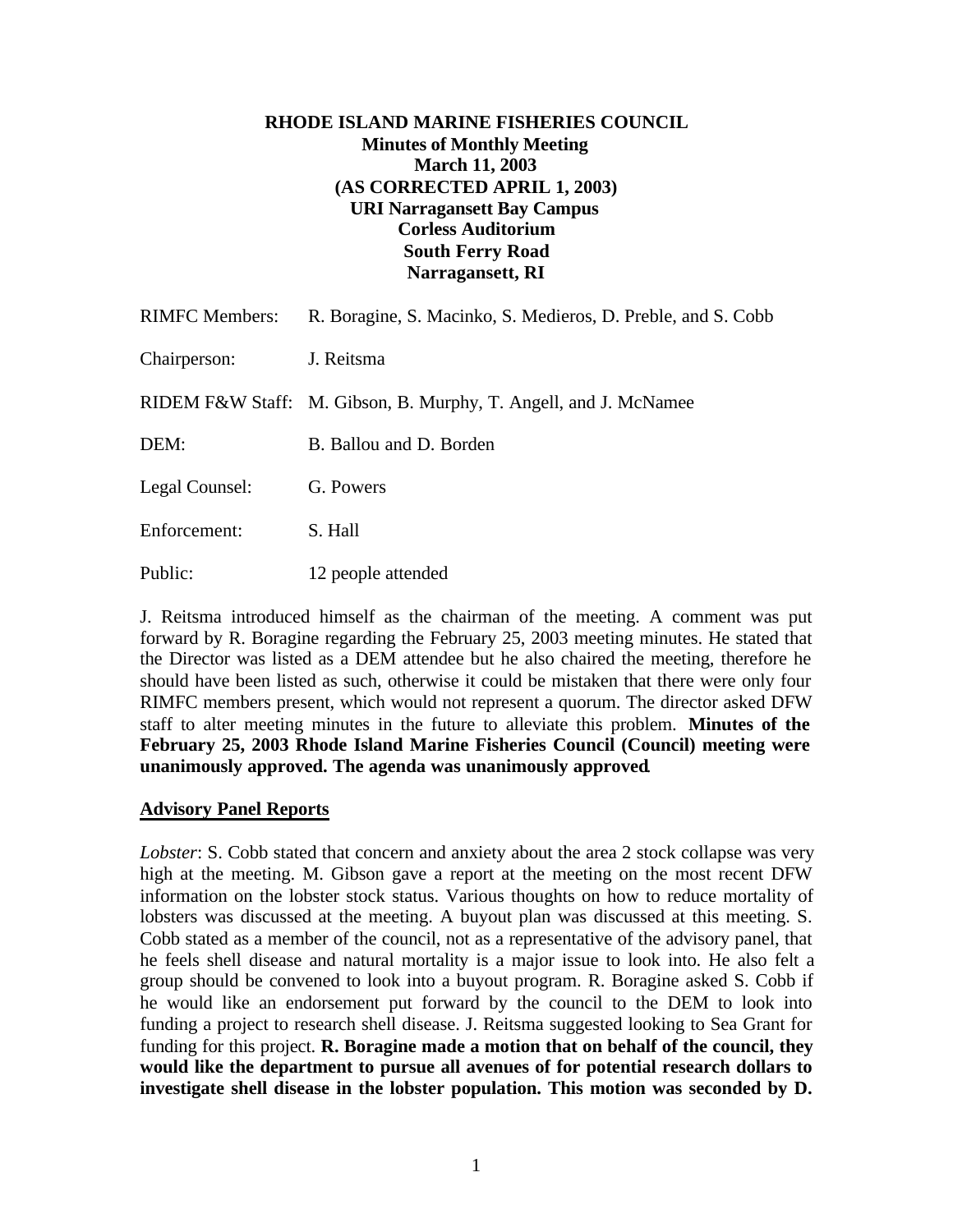**Preble and unanimously approved by the council.** G. Carvahlo stated that the state of Connecticut is looking into this problem also and that the state of Rhode Island should coordinate with the state of Connecticut to ensure no overlapping research is occurring. T. Angell supported this statement. There was some discussion about natural mortality between J. Reitsma and S. Cobb. M. Gibson made a statement in support of S. Cobb's thoughts on natural mortality, but went on to say that some of what is being called natural mortality is in fact mortality created by the fishing process. J. Reitsma and S. Cobb had a discussion about how to reduce effort through a buyout program. R. Boragine stated that he thought they should include many different entities, including those who have participated in a buyout program before, to be involved with a potential Rhode Island buyout program discussion group. R. Boragine gave a statement from RILA that quantified the reduction in effort due to attrition. T. Angell stated that while reduced effort due to attrition would positively affect the lobster fishery, he felt that we need a way to keep effort out of the fishery once it was removed. M. Gibson stated that ASMFC is definitely developing a plan for 2004. R. Boragine stated that watching the state of Maine would be a good indicator of what we need to do in Rhode Island. T. Angell stated that trap tag requests have gone up dramatically over the past year, therefore he is leery about any alleged reduction in effort due to this indicator. R. Boragine asked whether RILA was a legitimate association, those in attendance were not sure so it was suggested that the council look into this. G. Carvahlo suggested being very cautious when moving forward with a buyout program. J. Reitsma asked G. Carvahlo to submit in writing some of the pitfalls he feels are inherent in a buyout program.

### **Old Business**

*Questions regarding ASMFC meeting week*: J. Reitsma invited questions from the Council and the audience regarding ASMFC meeting week. Bruce Knight questioned the circumstances surrounding the adoption of a weekly trip limit for scup. D. Borden responded that industry representatives requested a different strategy than a 10,000 pound possession limit during the Winter I period because of the potential that vessels, especially from New Jersey, could make five or six trips a week at 10,000 pounds a trip, which would decrease the value of scup. A proposal was offered to allow states the option of instituting a weekly trip limit of 15,000 pounds per week or 2,000 pound possession limit. He indicated that the 2,000 pound possession limit is not appropriate for large vessels because of the distance to reach the fishing grounds but a weekly limit would be a decent amount, making a long trip worthwhile. The higher weekly limit would also reduce discards. The National Marine Fisheries Service (NMFS) testified against adopting the proposal because they could not administer a weekly limit but did not object to implementation by the states. Therefore, NMFS adopted a 15,000 pound daily possession limit while the states agreed to promulgate the weekly limit.

### **New Business**

*Discussion about changing meeting time to 1 st Tuesday of the month*: J. Reitsma commented that at a previous Council meeting he proposed changing the date for monthly Council meetings to the first Tuesday of the month because he has a conflict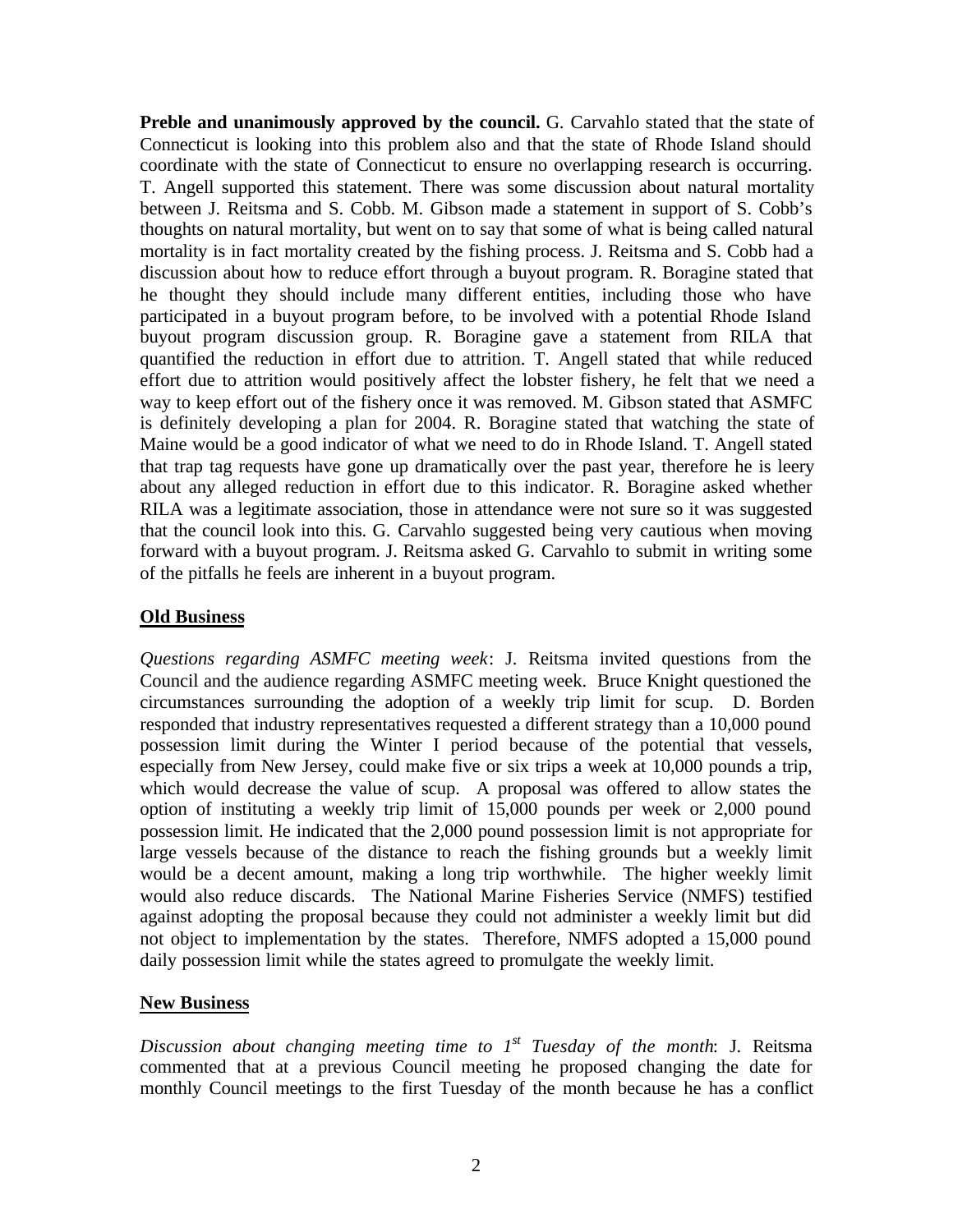with the last Tuesday. R. Boragine commented that five out of the next nine first Tuesdays conflict with New England Fishery Management Council, Mid-Atlantic Fishery Management Council, and Atlantic States Marine Fisheries Council meetings and one of the Tuesdays falls on election day, which is not a work day for state employees. He stated that there are only two conflicts with the last Tuesday and suggested that meetings only be held on the first Tuesday if there are no other conflicts. J. Reitsma did not object to R. Boragine's suggestions and suggested working out schedule using the schedule that J. McNamee put together.

# **Other Business**

*Council action on March 4, 2003 public hearing proposals*: R. Boragine questioned the legitimacy of the public hearing process. There was discussion concerning the development of the proposals presented at the public hearing. R. Boragine stated that he would abstain from all motions because he does not agree with the process.

## *DEM proposals to amend commercial lobster regulations to comply with Amendment 4 of the Atlantic States Marine Fisheries Commission (ASMFC) Lobster Management Plan*

*Increase minimum gauge size by 1/32" or 1/16" effective July 1, 2003:* B. Murphy reviewed the proposals submitted for increasing the minimum gauge size of lobsters. He stated that a third option presented at the public hearing to implement a 1/32" increase immediately followed by another 1/32" increase on July 1, 2003 is an ASMFC requirement. M. Gibson commented that the State of Massachusetts has committed to raising the gauge on March 15 and suggested that Rhode Island also raise the gauge on same date for consistency. There was discussion on how to implement the increase by March  $15<sup>th</sup>$  and it was agreed that the regulation could be filed in the next couple of days and become effective in less than 20 days from the filing date. **S. Medeiros moved to recommend that the Director adopt option #3, 1/32" increase on March 15th if possible followed by another 1/32" on July 1, 2003. D. Preble seconded the motion. S. Cobb, S. Medeiros, D. Preble, and S. Macinko voted in favor. R. Boragine abstained. Motion passed.** J. Reitsma questioned if the new gauge size needs to be specified as a possession limit. M. Gibson replied that the gauge size has always been filed as a possession limit and the area specific gauge sizes would be unenforceable because enforcement would have no basis to determine where the lobsters were caught. J. Reitsma asked the council if filing the gauge increase as a possession limit changes anybody's opinion on the motion. There were no objections. R. Boragine commented that it has always been a possession limit.

*Lobster pot vent size is proposed to increase to 2 x 5 ¾ inches for rectangular vents and a diameter of 2 ½ inches for circular vents:* B. Murphy informed the Council that the increase in the escape vent dimensions is required by ASMFC. M. Gibson commented that the vent size increases are compatible measures that go along with the gauge increase. **S. Medeiros moved to recommend that the Director adopt the proposal to increase the dimensions of lobster pot escape vents. D. Preble seconded the motion. R. Boragine abstained. All others voted in favor. Motion passed.**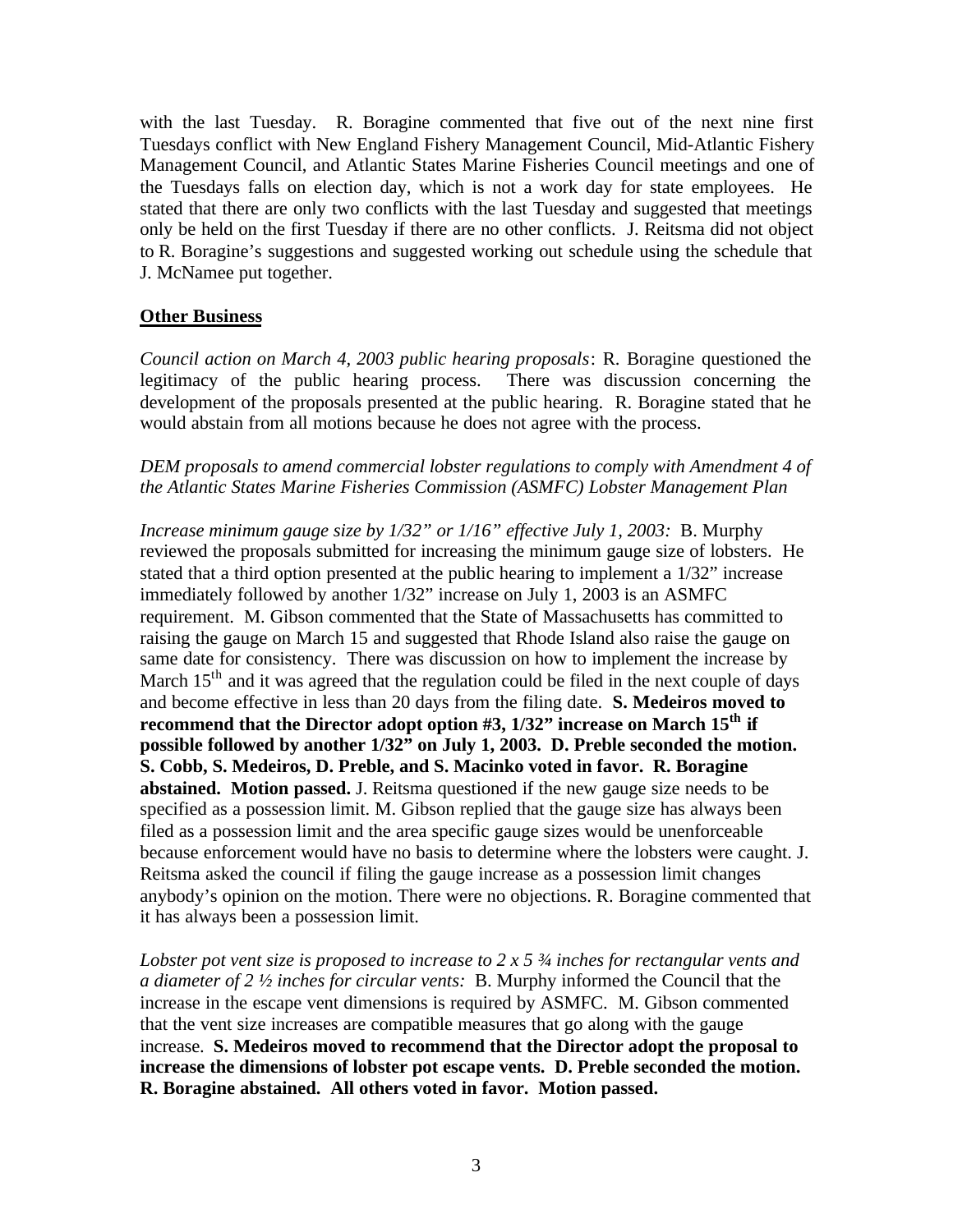*DEM proposal to specify a time period during which recreational lobster trap tags are valid:* B. Murphy commented that the Division recommended the proposal to make the recreational trap tag period consistent with the license period. **S. Cobb moved to recommend that the Director adopt the proposal to specify a time period during which recreational lobster trap tags are valid. S. Medeiros seconded the motion. R. Boragine abstained. All others were in favor. Motion passed.** There was discussion about recreational lobster landings and their impact on the resource. The Council agreed to refer the issue to the Lobster Advisory Panel.

*DEM proposal to implement a mandatory V-notching program for lobster and adopt a zero tolerance definition for v-notching as measures to offset the availability of 50 new lobster licenses. Other offset measures may include: prohibition on culls, season closures, area closures, possession limits, quotas, gear reductions, or vent size increases:* M. Gibson commented that the plan was proposed to offset fishing mortality rates to account for 50 new lobster licenses issued this year. He stated that the need for the measures is not clear for offsetting new licenses and the Division does not recommend adopting any offset measures. Several individuals questioned why there is opposition for adopting an offset measure. G. Carvahlo commented that the accelerated gauge increases adopted by ASMFC were sufficient to address immediate conservation concerns and that the amount of attrition occurring in the industry would sufficiently serve as an offset measure. **S. Medeiros moved to recommend that the Director not adopt the proposal to implement offset measures accounting for 50 new lobster licenses. D. Preble seconded the motion. R. Boragine abstained. All others were in favor. Motion passed.**

*DEM proposal to adopt ASMFC Lobster Management Area specific regulations as required by the ASMFC ISFMP for American lobster for all areas outside of Rhode Island jurisdiction. These regulations duplicate existing language in the ISFMP:* B. Murphy informed the Council that the proposed regulations duplicate ASMFC Management Area regulations and are required to be adopted by states. M. Gibson commented that the regulations would provide enforcement officers with rules for all lobster management areas, allowing enforcement of the most restrictive ruling. B. Murphy commented that the advisory panel did not object to adoption of the regulations. He also pointed out that a change was made to the original proposal and was contained in a supplemental document submitted to the Council. **Stan Cobb moved to recommend that the Director adopt the proposal as presented including the change contained in the supplemental document. S. Medeiros seconded the motion. R. Boragine abstained. All others were in favor. Motion passed.** S. Hall commented that the regulations are unnecessary and difficult to enforce.

*Emergency regulations adopted December 19, 2002 based on advice from shellfish advisory panel to change management area schedules for holidays:* B. Murphy commented that the regulation was filed through emergency in response to a Shellfish Advisory Panel recommendation and is due to expire 120 days after the filing date unless it is filed again. He also commented that the regulation only accounts for Christmas and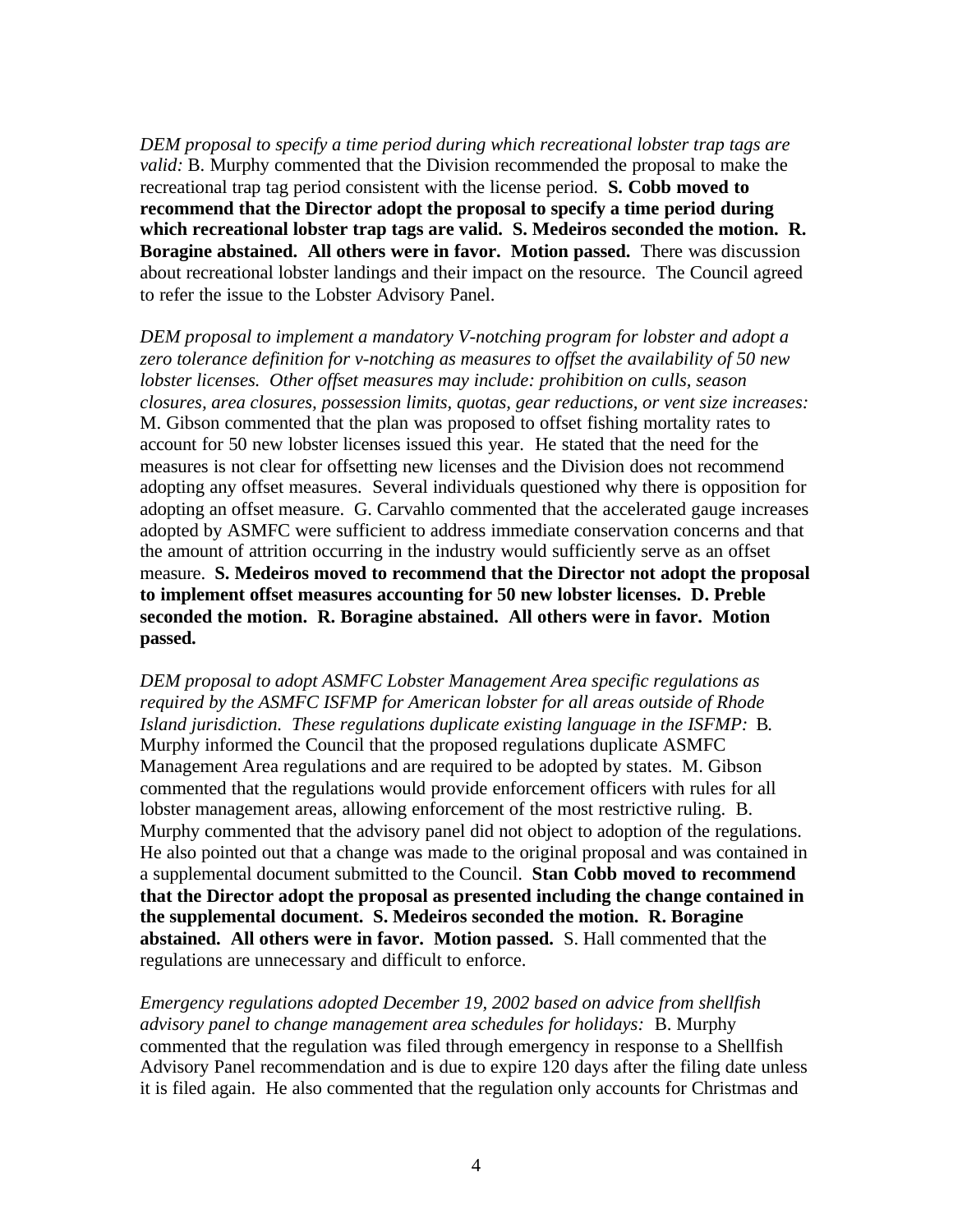the Council may want to consider modifying the language to account for other holidays. **D. Preble moved to recommend that the Director adopt the proposal as written. S. Medeiros seconded the motion. R. Boragine abstained. All others were in favor. Motion passed.**

*DEM proposal to adopt possession limits, seasons, and a prohibition on finning for the commercial spiny dogfish fishery to comply with the ASMFC Management Plan for spiny dogfish:* M. Gibson stated that the proposed regulation is compatible with federal regulations. D. Preble questioned if finning of dogfish is a problem and if the language prohibiting the practice is necessary. D. Borden responded that the finning prohibition is an ASMFC requirement and was included in their plan at the request of environmental groups. **S. Medeiros moved to recommend that the Director adopt the proposal as submitted including the prohibition on finning. D. Preble seconded the motion.** M. Gibson commented that ASMFC has adopted a larger quota than NMFS and there might be a need for RI to increase the proposed possession limits to account for the larger quota and believes the DFW has the authority to increase the proposed limits if adopted. R. Boragine suggested that the State should adopt regulations to be in compliance with appropriate federal regulations so there is some leeway if a higher quota is adopted by ASMFC. D. Borden stated that ASMFC adopted a larger quota than NMFS in an attempt to convert discards into landings, which would provide an economic edge while keeping fishing mortality the same. Negotiations are currently taking place to allow states to implement higher possession limits during periods when there are high discards. He recommended tabling action until the next Council meeting. **S. Medeiros moved to withdraw the previous motion. D. Preble seconded the motion. No objections. Motion passed. R. Boragine moved to table the proposal until the next Council meeting. D. Preble seconded the motion. R. Boragine abstained. All others were in favor. Motion passed.**

*DEM proposal to adopt a commercial season with possession limits for weakfish to comply with Amendment 4 to the Weakfish Fishery Management Plan:* B. Murphy informed the Council that the State is required to reduce commercial landings of weakfish by 28% from previous years landings. The plan presented at the public hearing proposes a closed period with a 300-pound bycatch limit during the closed season and unlimited possession during the open season. He stated that the open period options originally proposed have been revised based on recent developments with ASMFC and are presented in the supplemental document. R. Boragine commented that none of the revised options include an open period in the fall, which may affect some sectors. B. Knight commented that he agreed with any one of the original proposals because they included fall months in the open periods but the revised proposals are not acceptable because some big boats may need a possession limit larger than 300 pounds even though he personally would not. T. Hoxie commented that he mainly catches weakfish in May with floating traps. D. Borden commented that the traps start catching weakfish in May and there is a run in August when the trawlers get them. He stated that none of the revised options accommodate both sectors, but would recommend option #5 or #6 if one had to be selected. S. Macinko voiced concern about presenting a different set of options than those presented at public hearing. B. Murphy responded that the development and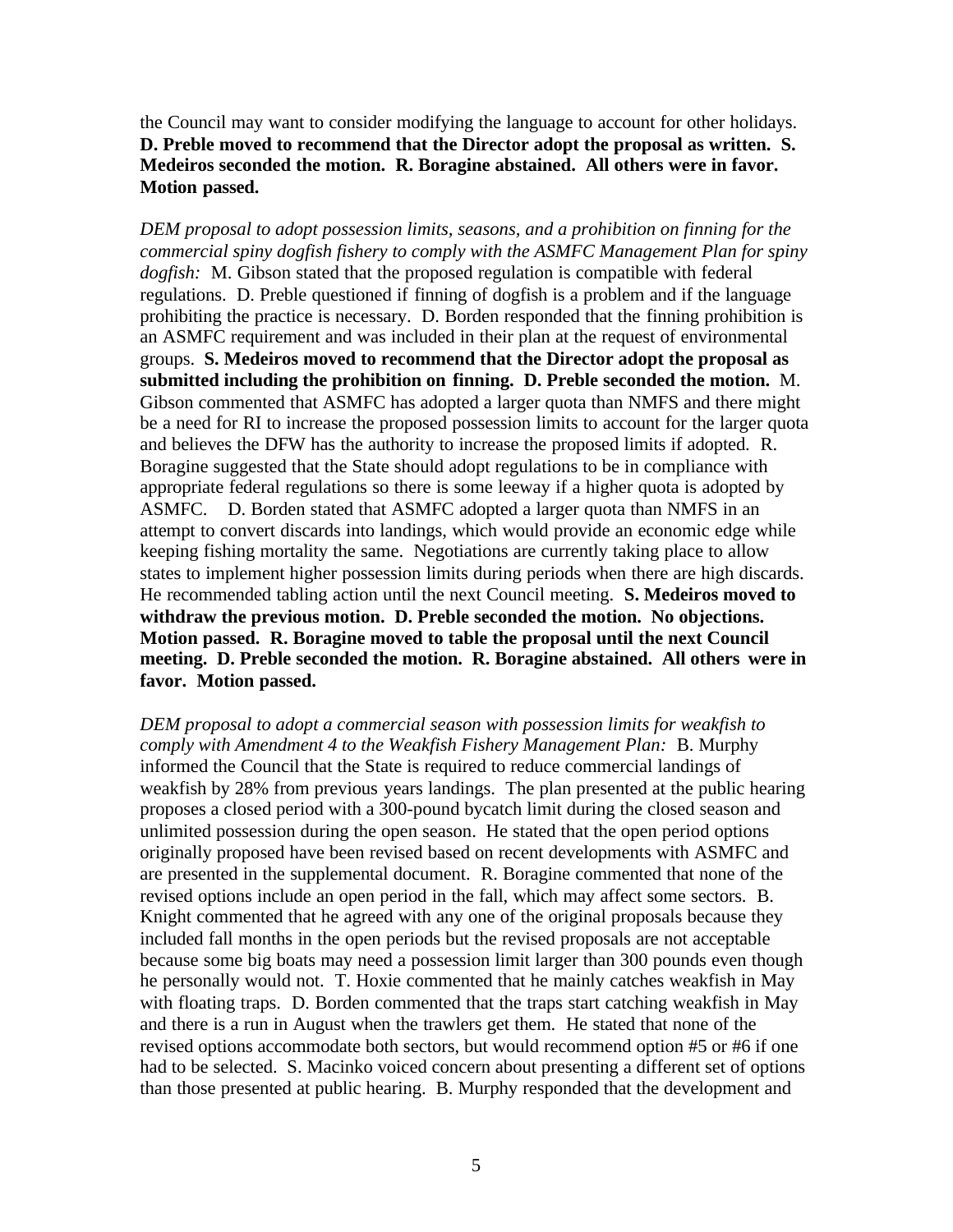approval of plans was ongoing with ASMFC during the public comment period. The original plan that was put out for public notice was not approved by ASMFC during their meeting week at the end of February. The Division therefore had to develop new options that would be acceptable. S. Macinko questioned if the new options could be adopted without going out to another public hearing. G. Powers responded that the public notice was sufficient and a new notice would not be necessary. M. Gibson commented that other options that include the fall months could be developed. R. Boragine suggested tabling the issue and reaching out to industry for input. Responding to J. Reitsma, B. Murphy commented that there was explanation at the public hearing that the proposal might need to be changed. **D. Preble moved to table action on the commercial weakfish proposal until the next Council meeting pending discussion with industry. S. Medeiros seconded the motion. R. Boragine abstained. All others were in favor. Motion passed.**

*Emergency regulations adopted February 6, 2003 to implement a commercial weekly trip limit of scup for compliance with ASMFC:* B. Murphy reviewed the weekly scup limit permit program. B. Murphy stated that there were some statements made at the public hearing to apply the program to other seasons. There was discussion on the program and the necessity of permanently adopting the regulation if the program ends in April. **S. Medeiros moved to recommend that the Director permanently adopt the scup weekly trip limit regulation. D. Preble seconded the motion**. **R. Boragine abstained. All others were in favor. The motion passed.**

*Industry proposal to modify possession limits, triggers, and quota allocations for the commercial floating fish trap fishery for scup and alternatives are sought to the starting possession limits for the commercial scup fishery, all gear types except floating fish traps, as currently set out in regulation:* B. Murphy commented that three options were presented for the floating fish trap fishery based on recommendations made by representatives of the industry. One of the recommendations made by representatives at a meeting held by the Division was to eliminate a 50,000-pound set aside. One representative not at the meeting did not agree. Results of a poll indicated that two were in favor of keeping the set aside, two were in favor of eliminating the set aside, and two would support either option. M. Gibson commented that the Division would prefer an earlier roll over date than proposed but does not have a preference for either option. **S. Medeiros moved to recommend that the Director adopt the proposal regarding the floating trap fishery for scup as presented in the summary document, option #1 in the presentation, which does not include the 50,000 pound set aside for September. S. Cobb seconded the motion.** There was concern about making a recommendation on an issue that industry could not reach consensus. T. Hoxie stated that he was one of the undecided voters and stated that he would go with option #1. T. Hoxie asked M. Gibson what date for a roll over would be better for the Division. M. Gibson responded that if the date were moved forward a month to August 1, it would give the Division better latitude to manage a roll over and make sure that the quota is harvested. **R. Boragine and S. Macinko abstained. All others were in favor. Motion passed.** B. Murphy informed the Council that the Scup/Black Sea Bass Advisory Panel recommended status quo for the commercial scup fishery, "other gear types" sector, in 2003. In reviewing the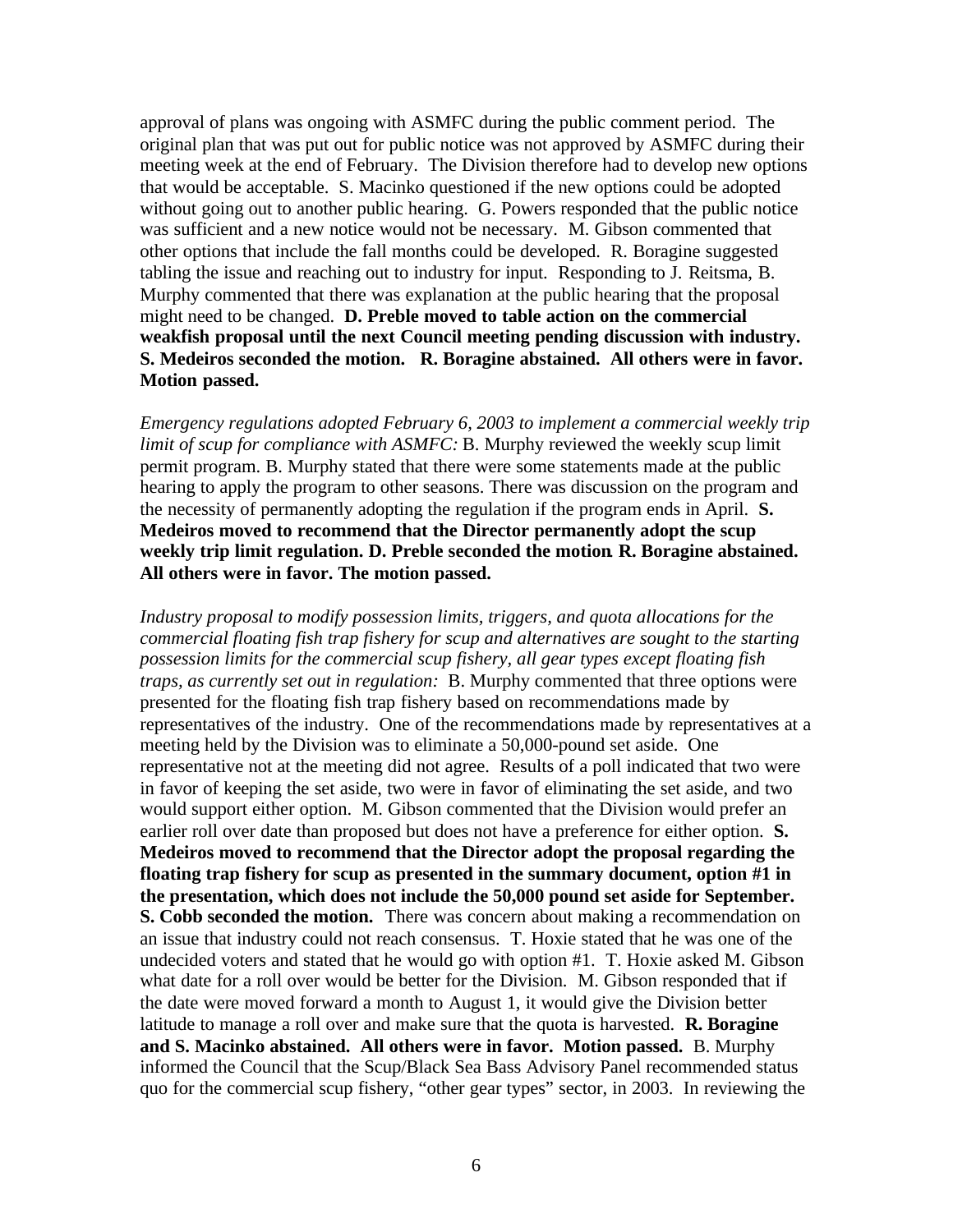proposal submitted by the RI Inshore Fisherman's Association, G. Carvahlo commented that the proposal recommends a soft cap to keep the fishery open with no closures. M. Gibson responded that with a soft cap there is danger of exceeding the overall quota. The Council recommended remaining with status quo as recommended by the advisory panel.

*Proposals to modify possession limits, seasons, and quota allocations for the commercial tautog fishery:* **B.** Murphy commented that three options were presented at public hearing for the commercial tautog fishery, which differ only by the dates of the first subperiod. The Tautog Advisory Panel recommended the allocations presented. The first option was status quo while the other options include a one-week open period in the spring. The one-week seasons were suggested at the advisory panel meeting. M. Gibson commented that the Division prefers the option with the one-week season starting on May 1. R. Boragine commented that the gear types used during the first sub-period are also used during the second sub-period except for floating fish traps which mainly catch tautog in early spring and allocating a small quota to the first sub-period would impact the floating traps. He also stated that opening after spawning only puts spent fish on the market, which are not valuable. D. Borden suggested that another alternative is to divide the quota equally between sub-periods. G. Carvahlo commented that the quota is not large enough to target the species and suggested making the fishery a bycatch fishery. R. Boragine suggested remaining with status quo, continue with discussions until April and if a good proposal is not developed than let status quo remain. S. Medeiros recommended remaining with status quo. D. Borden suggested tabling the issue until the next meeting and work with industry to develop a consensus during the interim. **S. Macinko moved to table the proposal concerning the commercial tautog fishery until the next Council meeting and formally develop during the interim another plan. S. Medeiros seconded the motion. R. Boragine abstained from the motion. All others were in favor. Motion passed.**

*DEM proposal to adopt regulations to administer a commercial quota for black sea bass allocated to the State consistent with the ASMFC Fishery Management Plan for black sea bass. Specifications in the plan include seasons, quota allocations, and possession limits:* B. Murphy commented that the Scup/Black Sea Bass Advisory Panel recommended a proposal to administer a commercial quota for black sea bass allocated to the State for 2003. Four options were presented at public hearing, which differed in the allocation of the quota among seasons. The advisory panel recommended dividing the quota evenly into sub-periods. He informed the Council that the RI Inshore Fisherman's Association (RIIFA) and the offshore dragging fleet submitted proposals. G. Carvahlo commented that the proposal submitted by RIIFA recommends soft targets with no closures, a minimum possession limit of 100 pounds, and an even distribution of the quota into quarterly seasons. Another member of the audience favored option #4. **R. Boragine moved to recommend that the Director adopt option #4, proposal submitted by offshore dragging fleet. S. Cobb seconded the motion.** There was discussion on the various allocation scenarios and whether they should be based on historical landings or current landings. **No votes were in favor of the motion. Motion failed. S. Medeiros moved to recommend that the Director adopt Option #1, advisory panel recommendation. D. Preble seconded the motion.** D. Borden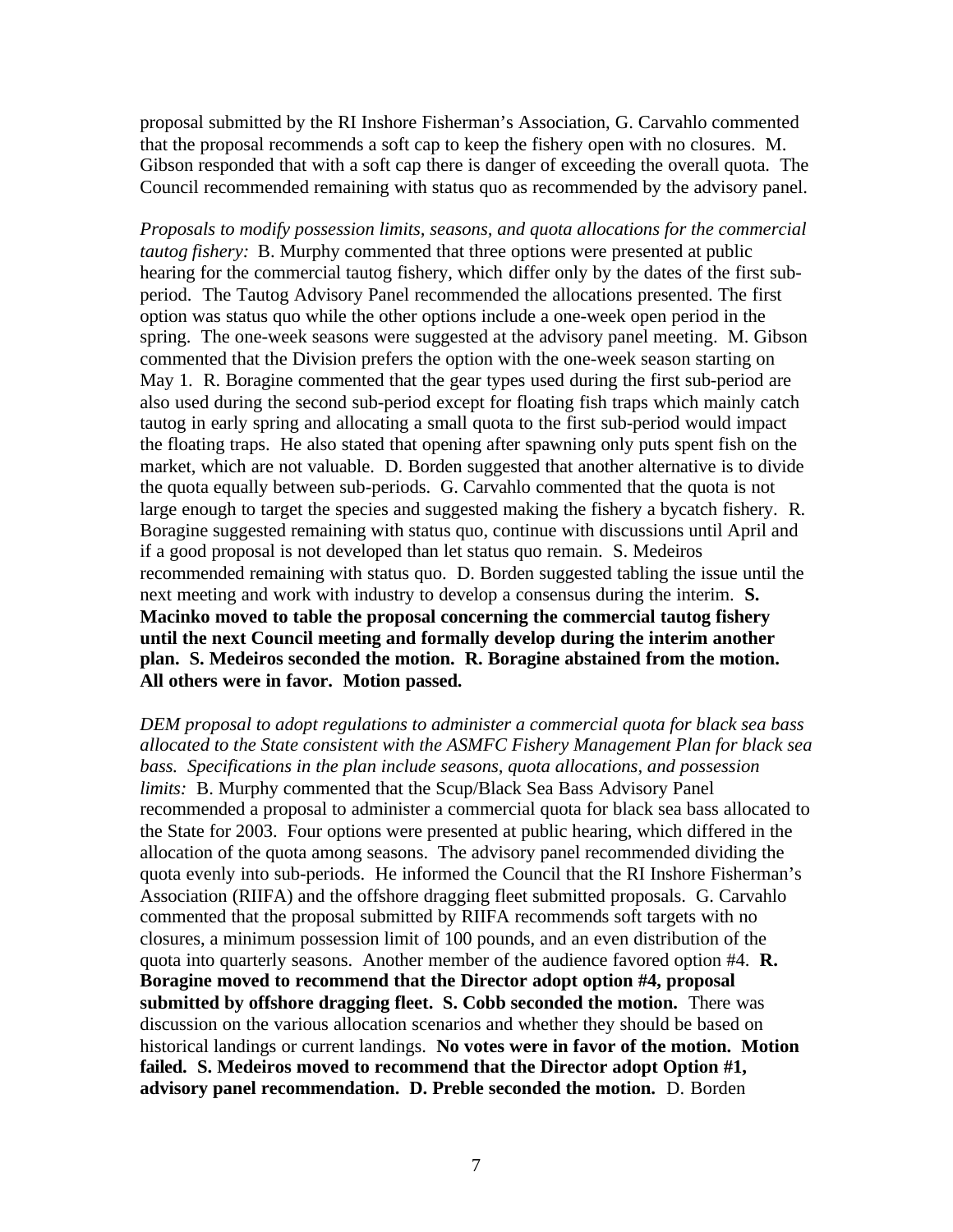commented that the Department has the discretion to lower possession limits when necessary to avoid overages. The Council agreed. **R. Boragine abstained from the motion. All others were in favor. Motion passed.** J. Reitsma pointed out that the intent of the Council is to keep the fishery open as long as possible.

*Advisory panel proposal to adjust seasons, quota allocations, and possession limits for the commercial striped bass fishery for floating fish traps and all other gear types:* B. Murphy reviewed the proposed plan recommended by the Striped Bass Advisory Panel for the floating trap sector. M. Gibson commented that the Division concurs with the recommendation. **D. Preble moved to recommend adoption of the proposal for the commercial striped bass fishery, floating fish traps, as submitted by the Striped Bass Advisory Panel. S. Medeiros seconded the motion. R. Boragine abstained. All others were in favor. Motion passed.** B. Murphy stated that the proposed plan regarding the commercial quota for the non-floating trap sector was recommended by the Striped Bass Advisory Panel. M. Gibson commented that the Division concurs with the recommendation. **D. Preble moved to recommend adoption of the proposal for the commercial striped bass fishery, non-floating trap sector, as submitted by the Striped Bass Advisory Panel. S. Medeiros seconded the motion. R. Boragine abstained. All others were in favor. Motion passed.**

*Proposals to amend summer flounder commercial possession limits and seasons:* B. Murphy commented that the Summer Flounder Advisory Panel recommendation, presented as option  $#2$ , was to combine the  $2<sup>nd</sup>$  and  $3<sup>rd</sup>$  sub-periods and implement a 100pound possession limit. He reviewed a proposal submitted by RIIFA. M. Gibson commented that the advisory panel discussed instituting a weekly possession limit program for the summer months, but was not pursued by the Division because effort was devoted to implementing a scup weekly trip limit program. He stated that the Division prefers option #2, combining the two summer periods would increase the likelihood of keeping the fishery open. R. Boragine commented that option #2, as presented, was not recommended by the advisory panel, rather the recommendation for combining the two periods was contingent upon a weekly limit. **R. Boragine moved to recommend status quo to the Director. There was no second to the motion. S. Medeiros moved to recommend that the Director adopt Option #2. D. Preble seconded the motion.** There was discussion about possession limits in April. **R. Boragine abstained. All others were in favor. Motion passed.**

*DEM proposal to modify the closed season, bag limit, and minimum size for the recreational summer flounder fishery:* B. Murphy reviewed the options proposed and stated that the Summer Flounder Advisory Panel recommendation was a five fish bag limit, 17.5" minimum size, and an open season of May 1 through September 20. He stated that the proposals are less restrictive than 2002 because the recreational landings in 2002 for RI were below the target. M. Gibson commented that the Division supports the advisory panel's recommendation. **S. Medeiros moved to recommend that the Director adopt the advisory panel recommendation, option #1 as presented in the**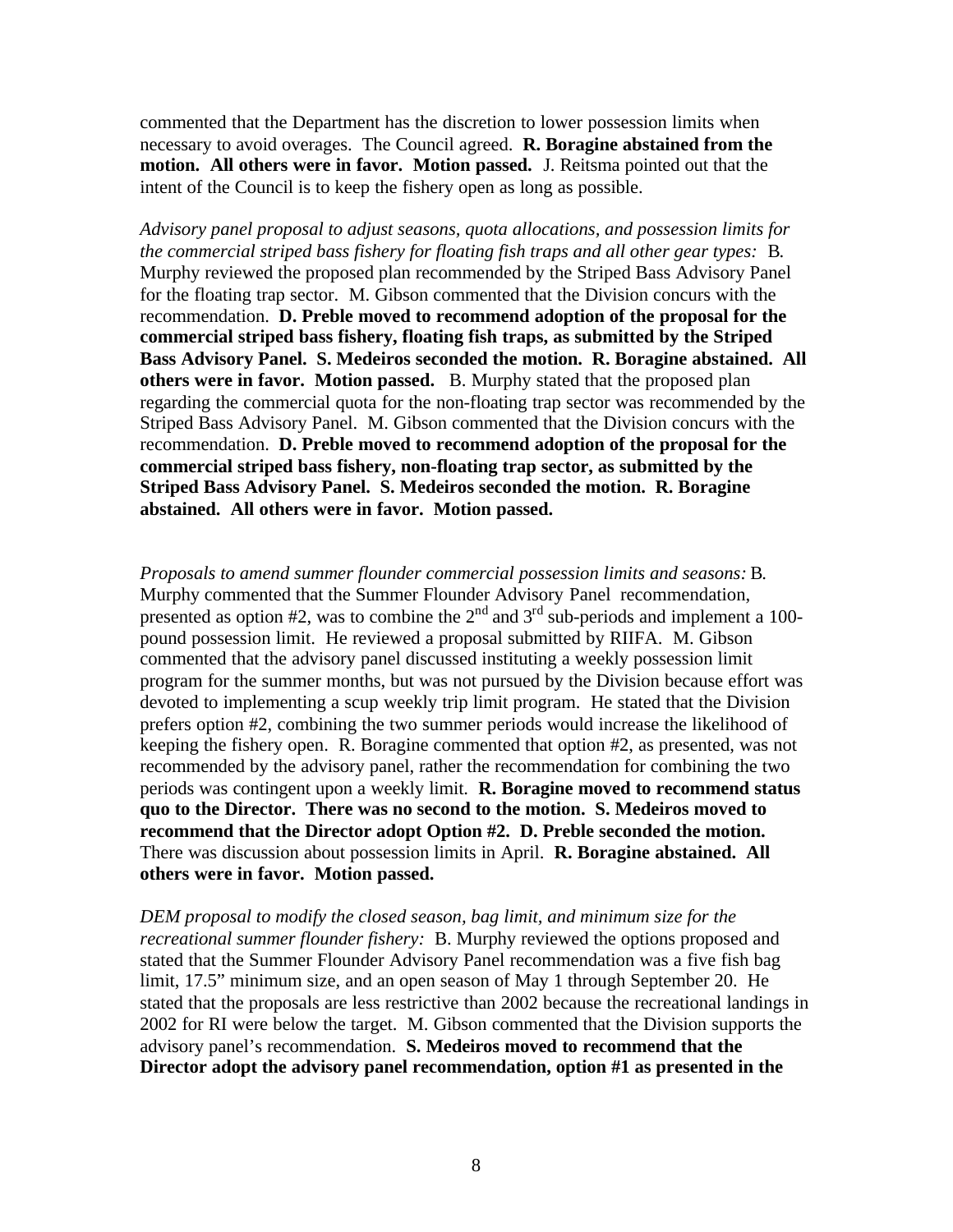**slide show. D. Preble seconded the motion. R. Boragine abstained. All others were in favor. Motion carried.**

*DEM proposal to modify the bag limit and closed season for the recreational scup fishery:* B. Murphy informed the Council that the proposed specifications for the recreational scup fishery are less restrictive than 2002 because the RI recreational landings in 2002 were below the target. The Scup/Black Sea Bass Advisory Panel recommendation was presented as option #1 in the slide show, 10" minimum size, 50 fish bag limit, and no closed season. M. Gibson stated that the Division concurs. **D. Preble moved to recommend that the Director adopt the advisory panel recommendation. S. Medeiros seconded the motion. R. Boragine abstained. All others were in favor. Motion passed.**

*DEM proposal to adopt a recreational bag limit for weakfish to comply with Amendment 4 to the Weakfish FMP:* B. Murphy stated the proposal to adopt a 10 fish bag limit for the recreational weakfish fishery is an ASMFC compliance requirement. **D. Preble moved to recommend that the Director adopt the proposal regarding the recreational weakfish fishery as presented. S. Medeiros seconded the motion. R. Boragine abstained. All others were in favor. Motion passed.**

*DEM proposal to change the season and increase the minimum legal size for the recreational black sea bass fishery to comply with the ASMFC FMP for black sea bass:* B. Murphy stated the proposal for the recreational black sea bass fishery is an ASMFC compliance requirement. The proposed regulation would increase the minimum size to 12" and add a closed season in September and December. **D. Preble moved to recommend that the Director adopt the proposal regarding the recreational black sea bass fishery as presented. S. Medeiros seconded the motion. R. Boragine abstained. All others were in favor. Motion passed.**

### **Post Agenda Discussion**

\_\_\_\_\_\_\_\_\_\_\_\_\_\_\_\_

The next Council meeting was scheduled for April 1, 2003.

Brian R. Murphy and Jason E. McNamee Recording Secretary

**RESOLVED: That the Minutes of the meeting of the Rhode Island Marine Fisheries Council held on March 11, 2003 be, and are hereby adopted and approved in their entirety with the following changes: The first paragraph under other business, the comment by R. Boragine as follows "R. Boragine stated that he would abstain from all motions because he does not agree with the process" be changed to "R. Boragine stated that he would abstain from all motions because he did not agree that the process was proper". The second change occurs under the sub heading** *Proposals to amend summer flounder commercial possession limits and seasons* **on**